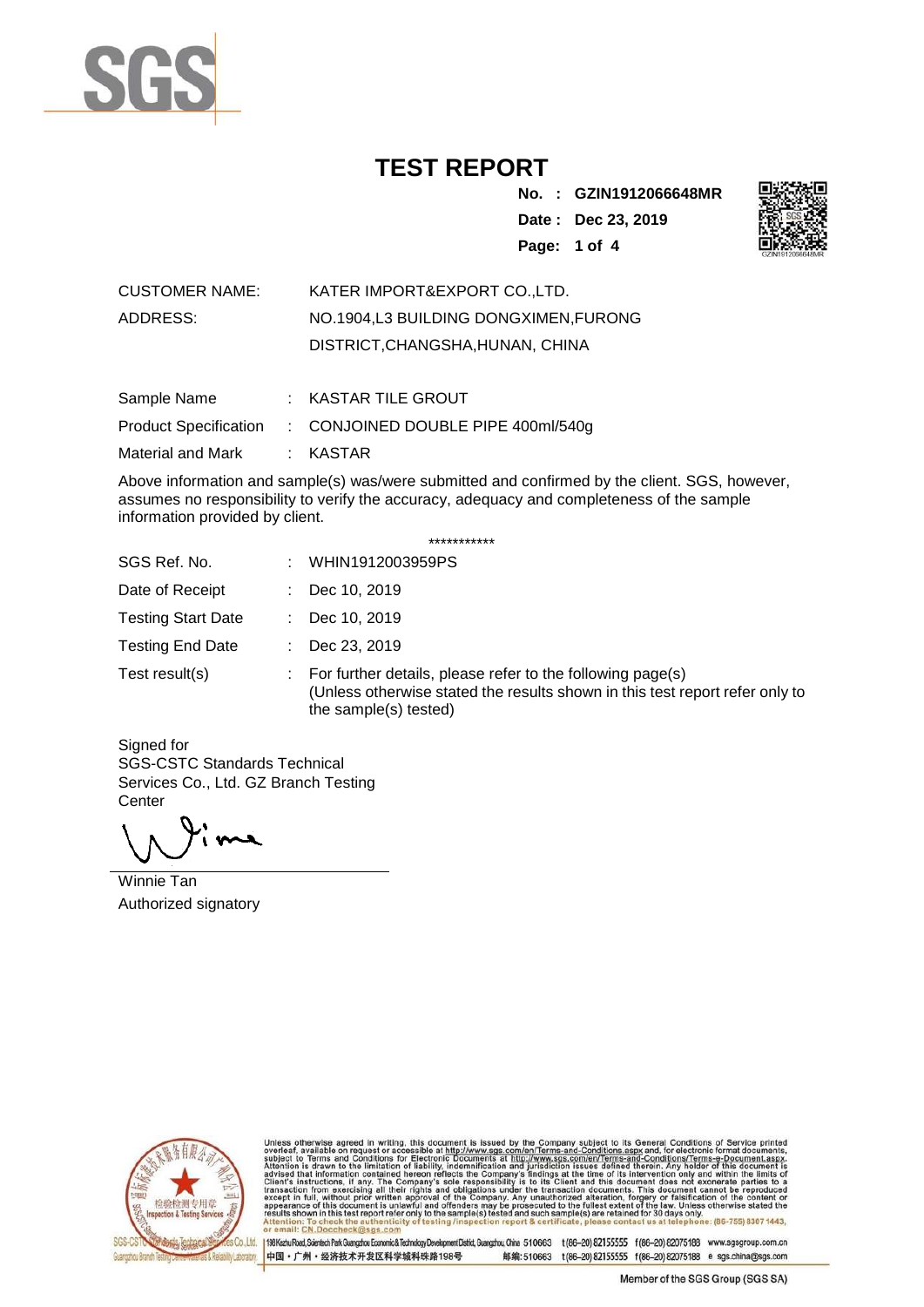

**No. : GZIN1912066648MR Date : Dec 23, 2019 Page: 2 of 4** 

Summary of Results:

| No. | ⊺est Item           | Test Method                                                                              | Result              | Conclusion |
|-----|---------------------|------------------------------------------------------------------------------------------|---------------------|------------|
|     | Water<br>Resistance | GB/T 36797-2018 Section 7.2.12 &<br>GB/T 23997-2009 Section 5.4.14 &<br>GB/T 4893.1-2005 | No<br>abnormalities |            |

Note: Pass : Meet the requirements;

Fail : Does not meet the requirements;

/ : Not Apply to the judgment.

Original Sample Photo:





Unless otherwise agreed in writing, this document is issued by the Company subject to its General Conditions of Service printed subject to Terms and Conditions for Electronic Documents at http://www.sgs.com/en/Terms-and-C : To check the authenti<br>CN.Doccheck@sgs.co

Co.,Ltd. | 198 Kezhu Road, Scientech Park Guangzhou Economic & Technology Development District, Guangzhou, China 510663 t (86-20) 82155555 f (86-20) 82075188 www.sgsgroup.com.cn 中国·广州·经济技术开发区科学城科珠路198号 邮编:510663 t(86-20) 82155555 f(86-20) 82075188 e sgs.china@sgs.com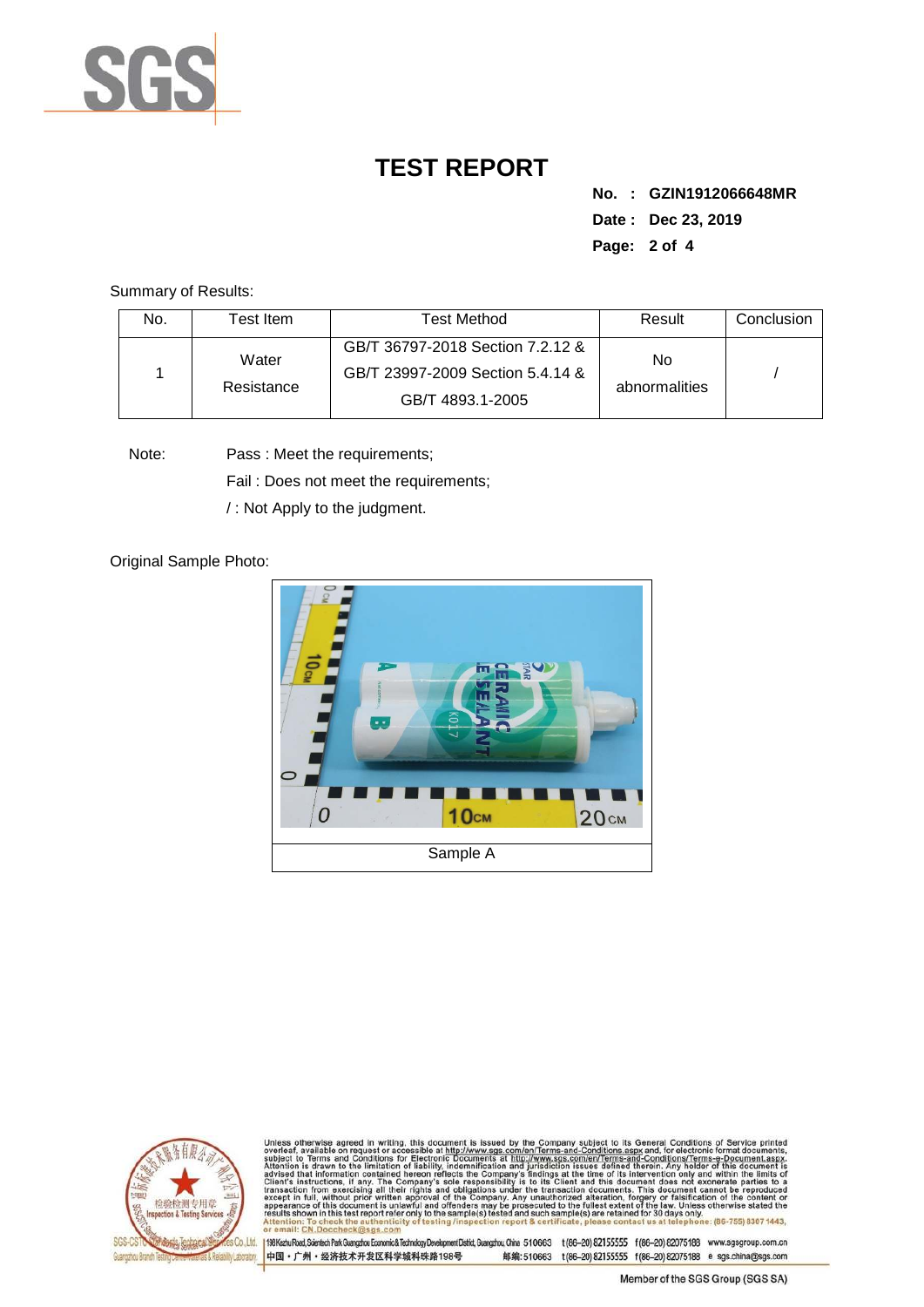

**No. : GZIN1912066648MR Date : Dec 23, 2019 Page: 3 of 4** 

Test Item: Water Resistance

Sample Description: Adhesive

Test Method: GB/T 36797-2018 Section 7.2.12 & GB/T 23997-2009 Section 5.4.14 &

GB/T 4893.1-2005

Test Condition:

Test reagent: Water

Test temperature: (23±2)℃

Test period: 24h

Test method: Covered

#### Test Result:

| Sample | Result           |
|--------|------------------|
|        | No abnormalities |

Test Photo:





Unless otherwise agreed in writing, this document is issued by the Company subject to its General Conditions of Service printed overleaf, available on request or accessible at http://www.sgs.com/en/Terms-and-Conditions.asp ntion: To check the authenticity of<br>nail: CN,Doccheck@sgs.com

Co.,Ltd. | 198 Kezhu Road, Scientech Park Guangzhou Economic & Technology Development District, Guangzhou, China 510663 t (86-20) 82155555 f (86-20) 82075188 www.sgsgroup.com.cn 中国·广州·经济技术开发区科学城科珠路198号 邮编:510663 t(86-20) 82155555 f(86-20) 82075188 e sgs.china@sgs.com